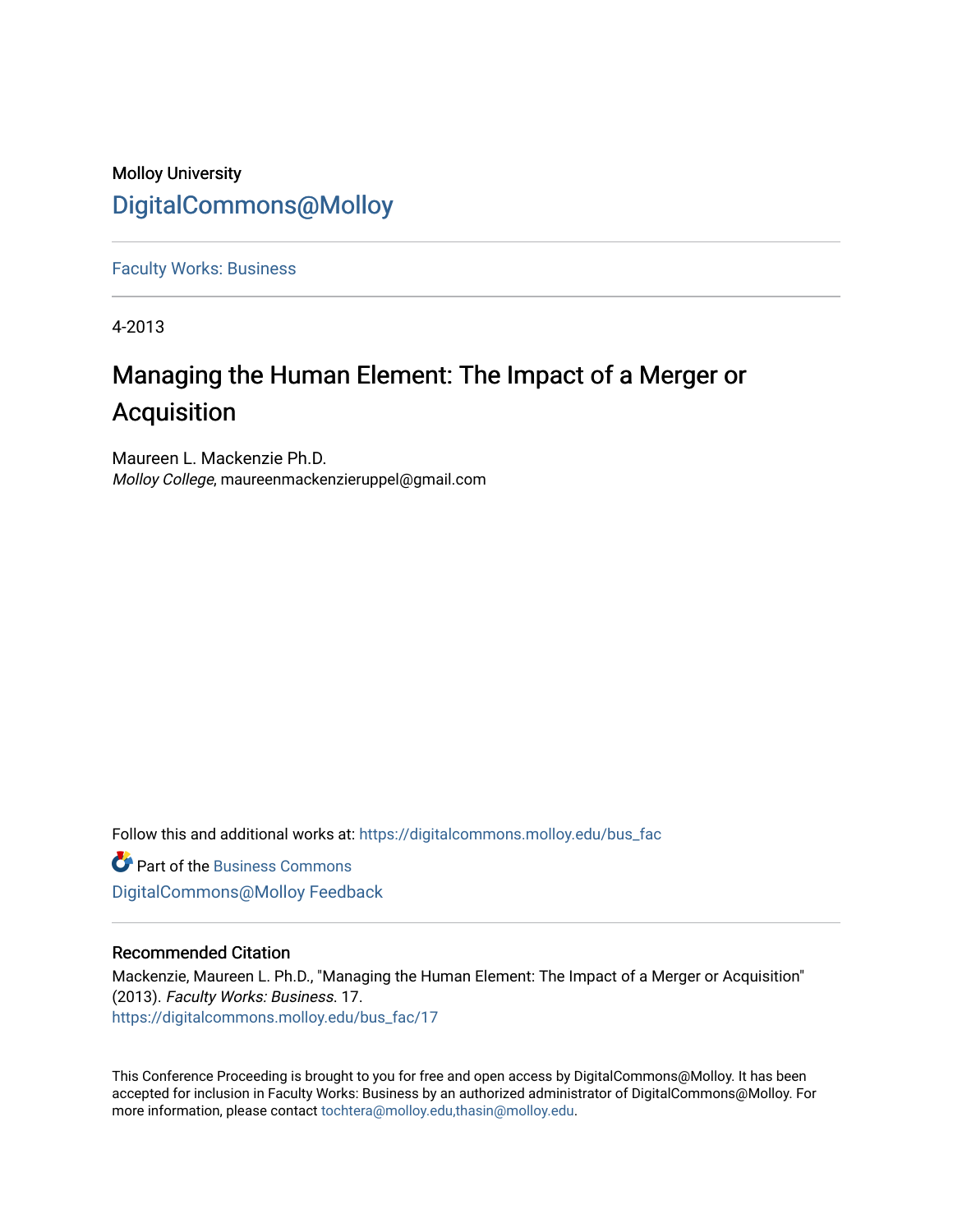# **MANAGING THE HUMAN ELEMENT: THE IMPACT OF A MERGER OR ACQUISITION**

**Maureen L. Mackenzie**, Molloy College, 1000 Hempstead Av, Rockville Centre, New York, (631) 682-0399, mmackenzie@molloy.edu

> **Anne Woodsworth**, Consultant, Glen Cove, New York, (516) 671-3295, alwoods10@gmail.com

#### **ABSTRACT**

Organizations that are acquired are done so with the intention of improving the economic position of the principals, yet, there are stakeholders who are negatively affected by a change in leadership due to a merger or an acquisition. How a company is assumed or acquired may have a positive impact on shareholders, but a negative impact on employees. The human aspect of mergers and acquisitions, and its impact on people and performance, is the focus of this paper. The authors will discuss the business related human behaviors such as management resistance, employee resistance, organizational transition, communication, and leadership's role.

**Keywords:** Mergers, Acquisitions, Human element.

# **INTRODUCTION**

Organizations that are acquired are done so with the intention of improving the economic position of the principals, which can include entering a market, increasing market share, reducing competition, gaining talent or reducing startup time toward earning viable profit and a secured market presence [7]. Yet, there are stakeholders who are negatively affected by a change in leadership due to a merger or acquisition [3]. How a company is assumed or acquired may have a positive impact on shareholders, but a negative impact on employees. The opinions vary on whether a merger is desirable primarily because the financial benefits outweigh the costs [1]. The potential economic benefit of a merger or an acquisition, as well as the ease of combining organizations, may be overestimated [3]. The human aspect of mergers and acquisitions, and its impact on people and performance, is the focus of this research.

# **HUMAN ASPECTS AND IMPACTS**

A target business includes the tangible and intangible assets of explicit employee knowledge and intellectual property, but also includes tacit knowledge, stored within the talents of the organization's employees [5]. An underestimation of the human element and employee knowledge is where missteps take place. Knowledge management research reflects the struggle in capturing and securing tacit knowledge [6]. A key employee may have knowledge that is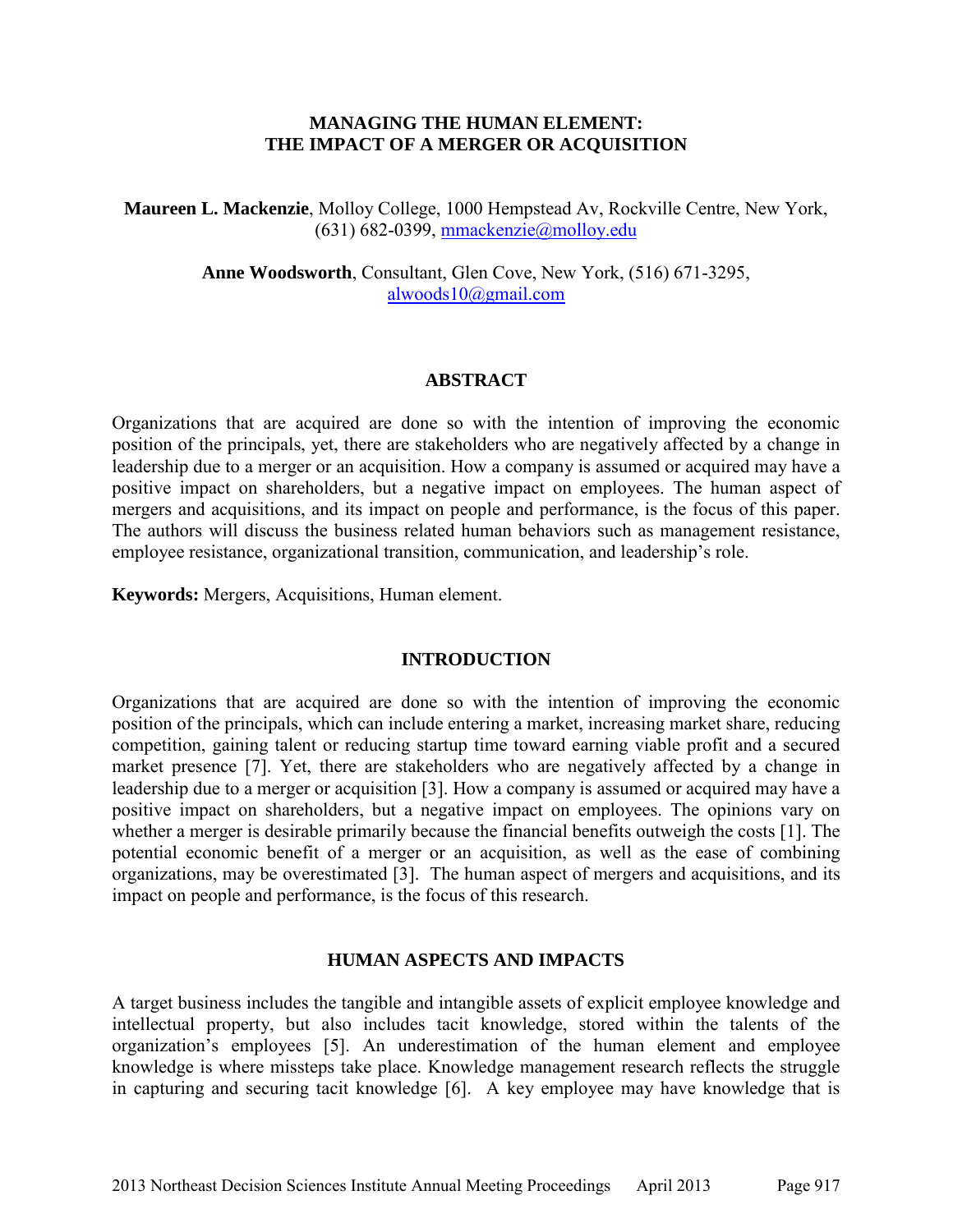controlled by the company as a result of a contract or a non-compete agreement [2]. But, is the value of the key employee reduced if his or her cooperation has been compromised by a merger, acquisition or a hostile takeover [8]. If the loyalty of a critical mass of employees is shaken by the behaviors of new leadership, the value of the organization can be compromised. Acquisitions, or even a shift from being privately to publicly held, can change the leadership focus, moving the organizational mission away from the employees tightly held assumptions and beliefs and thereby damaging the intangible assets of the target business. Post-merger integration is essential, yet may focus solely on process, and not on the people. Poorly executed post merger integration has been cited as a cause for acquisitions ending up as divestitures within two years [3].

Corporate culture is a variable underlying the success or failure in a merger. Trust can be shaken, fear is created and security compromised when the culture shifts. Corporate culture is a pervasive influence on organizations and can increase or decrease the value of an organization, no different than other intangible assets, such as company reputation, customer loyalty, and analyst confidence. Trust, fear, and security therefore become relevant topics when researching the human element of a merger or acquisition. These human conditions are tightly tied to the influence of change upon the culture. Change management literature offers a context within which we can better understand employee fear, trust and security issues [4]. In brief there are psychological challenges that employees face related to the changes that occur when their source of security, their job, is acquired or is merged with another organization. This research will include discussion on the business related human behaviors such as management resistance, employee resistance, organizational transition, communication, and leadership's role.

# **REFERENCES**

- [1] Auerbach, A.J. (Ed.). *Mergers and Acquisitions.* Chicago, IL: The University of Chicago Press, 1988.
- [2] Bendapudi, N. & Leone, R.P. "Managing Business-to-Business Customer Relationships Following Key Contact Employee Turnover in a Vendor Firm." *Journal of Marketing,* 2002, 66(2), 83-101.
- [3] Buono, A. F. & Bowditch, J. L. *The Human Side of Mergers and Acquisitions.* San Francisco, CA: Jossey-Bass, 1989.
- [4] Deal, T.E. & Kennedy, A.A. *Corporate Cultures: The Rites and Rituals of Corporate Life.*  Cambridge, MA: Perseus Publishing, 2000.
- [5] Golbe, D. L. & White, L. J. 1"Mergers and Acquisitions in the U.S. Economy: An Aggregate and Historical Overview." In Auerbach, A. J. (Ed.), *Mergers and Acquisitions,* 25-47. Chicago, IL: University of Chicago Press, 1988.